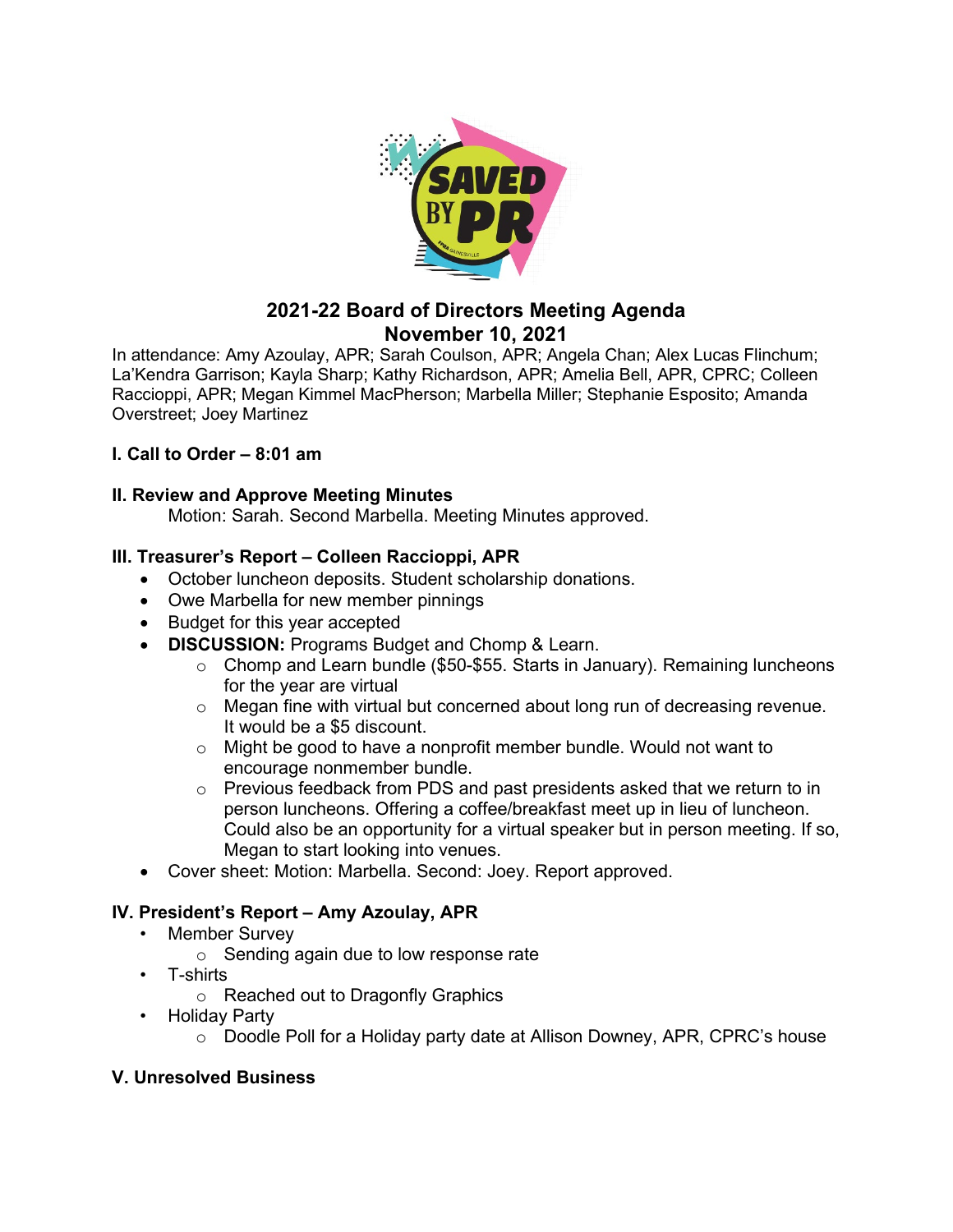## **VI. New Business**

## **VII. Committee Reports**

- Immediate Past President Sarah Coulson, APR
	- o PR Masters met at UF Innovate at the Hub last night. Nine people attended. Had a behind the scenes tour of some of the startups there. They invited us to their Sip and Suds (every Third Thursday) at Sid Martin in Alachua. Next PR Master in January and will be more casual.
- President-Elect Joey Martinez
	- o Almost met goal 79.3% out of 80% renewal before state deadline. Still need 13 people to renew.
	- o Steve Shepherd moving to north Georgia. Maybe a goodbye video for Steve to commemorate his time with us?
- Programs Megan Kimmel MacPherson
	- $\circ$  November program with MailChimp and email marketing. Wufoo is up.
	- o Need to work with Kayla and Alex to populate secured speakers' social media, website, event pages, and newsletter, respectively.
	- o Feb program and March program speakers potentially switch. Both are virtual speakers.
- Educational Services Angela Chan & Amelia Bell, APR, CPRC
	- o Angela has access to Ed Services Gmail account. Amelia made a to-do list.
	- o 18 student member scholarships. In person UF meeting happened recently. Julie Frey or Mickey Nall to reach out about an update.
	- o Student Shadow Day in spring
- VP, Member Services Marbella Miller
	- $\circ$  3 new members so far.
	- o Shelby Martin and Kayla Sharp won member scholarships.
	- o Pop-Up PR was successful. Work with Joey for next Pop-Up PR
- Secretary Angela Chan
	- o Celebration Pointe sponsorship still need to work on.
		- **Totes for local speakers. Other Celebration Pointe items for out-of**state speakers. Previously purchased FPRA items to supplement speaker gifts.
- Electronic Media Kayla Sharp
	- o Continue sending content, either through email or Google form. <https://forms.gle/dFKZZjdyxFBKLAC3A>
	- o **Presentation of new proposed website design:** Need help with copy for website. Call for help with content though a Google Doc. Amy and Joey to help. Hope to have it completed in December
- Communications Alex Lucas Flinchum
	- $\circ$  Sent out email about newsletter timeline for when newsletter deploys and when content and materials need to be submitted. Please send any content and graphics by those corresponding dates. Also suggested adding dates to Google Calendar, if everyone felt that was needed.
- Community Relations La'Kendra Garrison
	- $\circ$  Great conversation with Lesley Banis at the Community Foundation of North Central Florida. Call for committee members to help with this year's Amazing Give, which is now a 12-hour format. They are having podcasters throughout